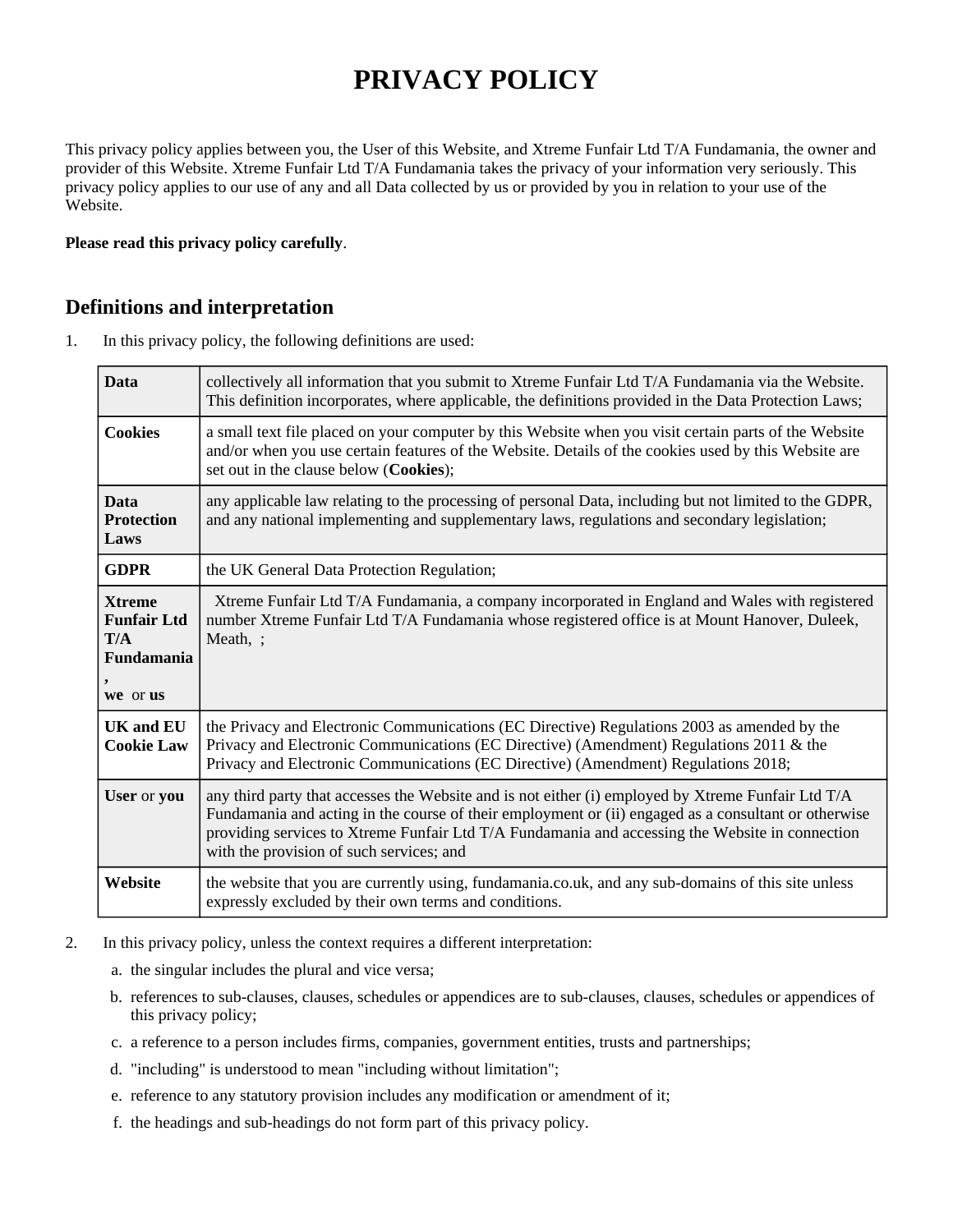# **Scope of this privacy policy**

- 3. This privacy policy applies only to the actions of Xtreme Funfair Ltd T/A Fundamania and Users with respect to this Website. It does not extend to any websites that can be accessed from this Website including, but not limited to, any links we may provide to social media websites.
- 4. For purposes of the applicable Data Protection Laws, Xtreme Funfair Ltd T/A Fundamania is the "data controller". This means that Xtreme Funfair Ltd T/A Fundamania determines the purposes for which, and the manner in which, your Data is processed.

# **Data collected**

- 5. We may collect the following Data, which includes personal Data, from you:
	- a. name;
	- b. contact Information such as email addresses and telephone numbers;

in each case, in accordance with this privacy policy.

#### **How we collect Data**

- 6. We collect Data in the following ways:
	- a. data is given to us by you;
	- b. data is received from other sources; and
	- c. data is collected automatically.

# **Data that is given to us by you**

- 7. Xtreme Funfair Ltd T/A Fundamania will collect your Data in a number of ways, for example:
	- a. when you contact us through the Website, by telephone, post, e-mail or through any other means;
	- b. when you enter a competition or promotion through a social media channel;
	- c. when you make payments to us, through this Website or otherwise;

in each case, in accordance with this privacy policy.

#### **Data that is received from third parties**

- 8. Xtreme Funfair Ltd T/A Fundamania will receive Data about you from the following third parties:
	- a. Rezgo.

#### **Data that is collected automatically**

- 9. To the extent that you access the Website, we will collect your Data automatically, for example:
	- a. we automatically collect some information about your visit to the Website. This information helps us to make improvements to Website content and navigation, and includes your IP address, the date, times and frequency with which you access the Website and the way you use and interact with its content.
	- b. we will collect your Data automatically via cookies, in line with the cookie settings on your browser. For more information about cookies, and how we use them on the Website, see the section below, headed "Cookies".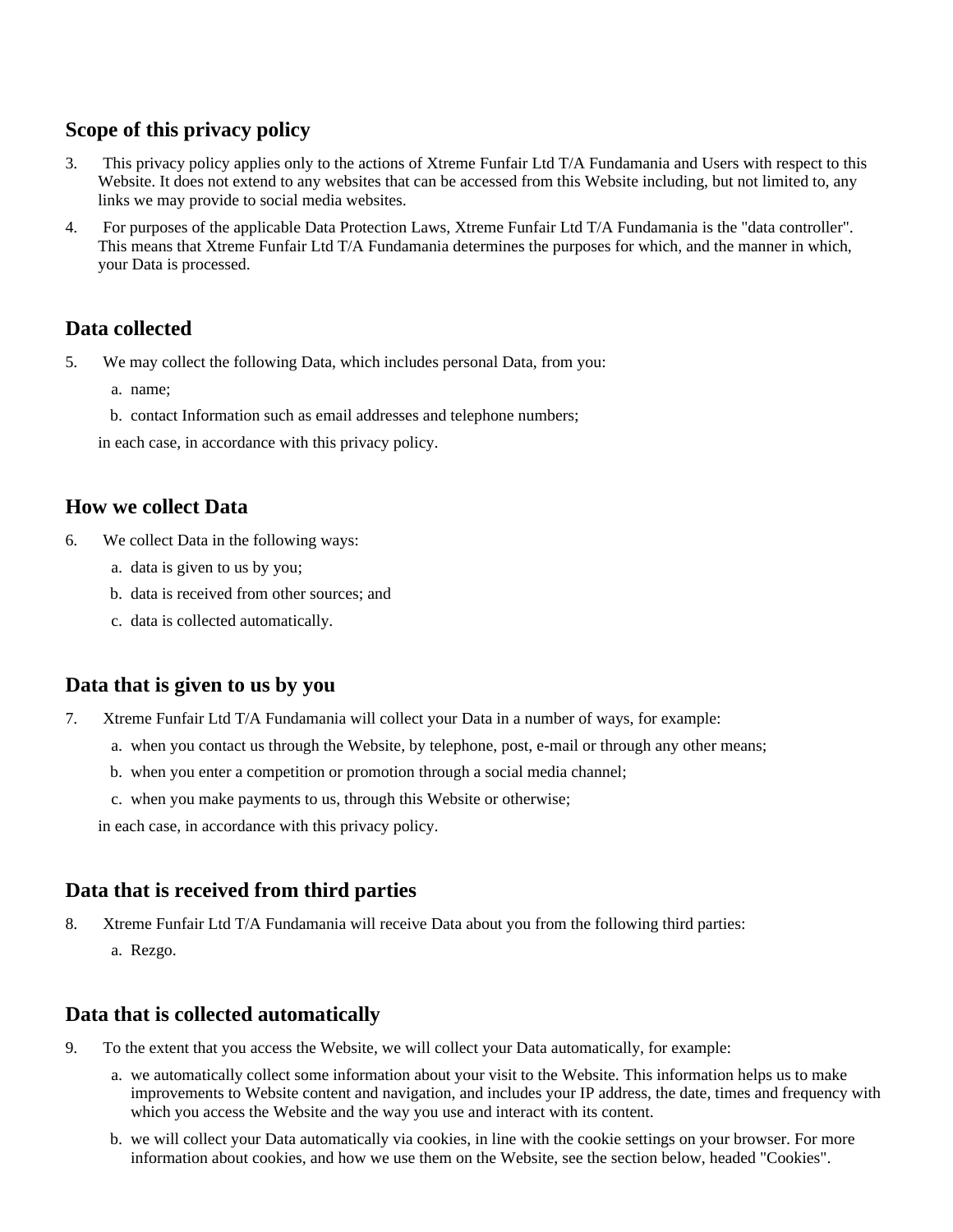# **Our use of Data**

- 10. Any or all of the above Data may be required by us from time to time in order to provide you with the best possible service and experience when using our Website. Specifically, Data may be used by us for the following reasons:
	- a. internal record keeping;
	- b. improvement of our products / services;

in each case, in accordance with this privacy policy.

11. We may use your Data for the above purposes if we deem it necessary to do so for our legitimate interests. If you are not satisfied with this, you have the right to object in certain circumstances (see the section headed "Your rights" below).

### **Who we share Data with**

12. We may share your Data with the following groups of people for the following reasons:

a. any of our group companies or affiliates - to ensure the proper administration of your website and business;

in each case, in accordance with this privacy policy.

### **Keeping Data secure**

- 13. We will use technical and organisational measures to safeguard your Data, for example:
	- a. access to your account is controlled by a password and a user name that is unique to you.
	- b. we store your Data on secure servers.
- 14. Technical and organisational measures include measures to deal with any suspected data breach. If you suspect any misuse or loss or unauthorised access to your Data, please let us know immediately by contacting us via this e-mail address: info@fundamania.co.uk.
- 15. If you want detailed information from Get Safe Online on how to protect your information and your computers and devices against fraud, identity theft, viruses and many other online problems, please visit www.getsafeonline.org. Get Safe Online is supported by HM Government and leading businesses.

# **Data retention**

- 16. Unless a longer retention period is required or permitted by law, we will only hold your Data on our systems for the period necessary to fulfil the purposes outlined in this privacy policy or until you request that the Data be deleted.
- 17. Even if we delete your Data, it may persist on backup or archival media for legal, tax or regulatory purposes.

# **Your rights**

- 18. You have the following rights in relation to your Data:
	- a. **Right to access** the right to request (i) copies of the information we hold about you at any time, or (ii) that we modify, update or delete such information. If we provide you with access to the information we hold about you, we will not charge you for this, unless your request is "manifestly unfounded or excessive." Where we are legally permitted to do so, we may refuse your request. If we refuse your request, we will tell you the reasons why.
	- b. **Right to correct** the right to have your Data rectified if it is inaccurate or incomplete.
	- c. **Right to erase** the right to request that we delete or remove your Data from our systems.
	- d. **Right to restrict our use of your Data** the right to "block" us from using your Data or limit the way in which we can use it.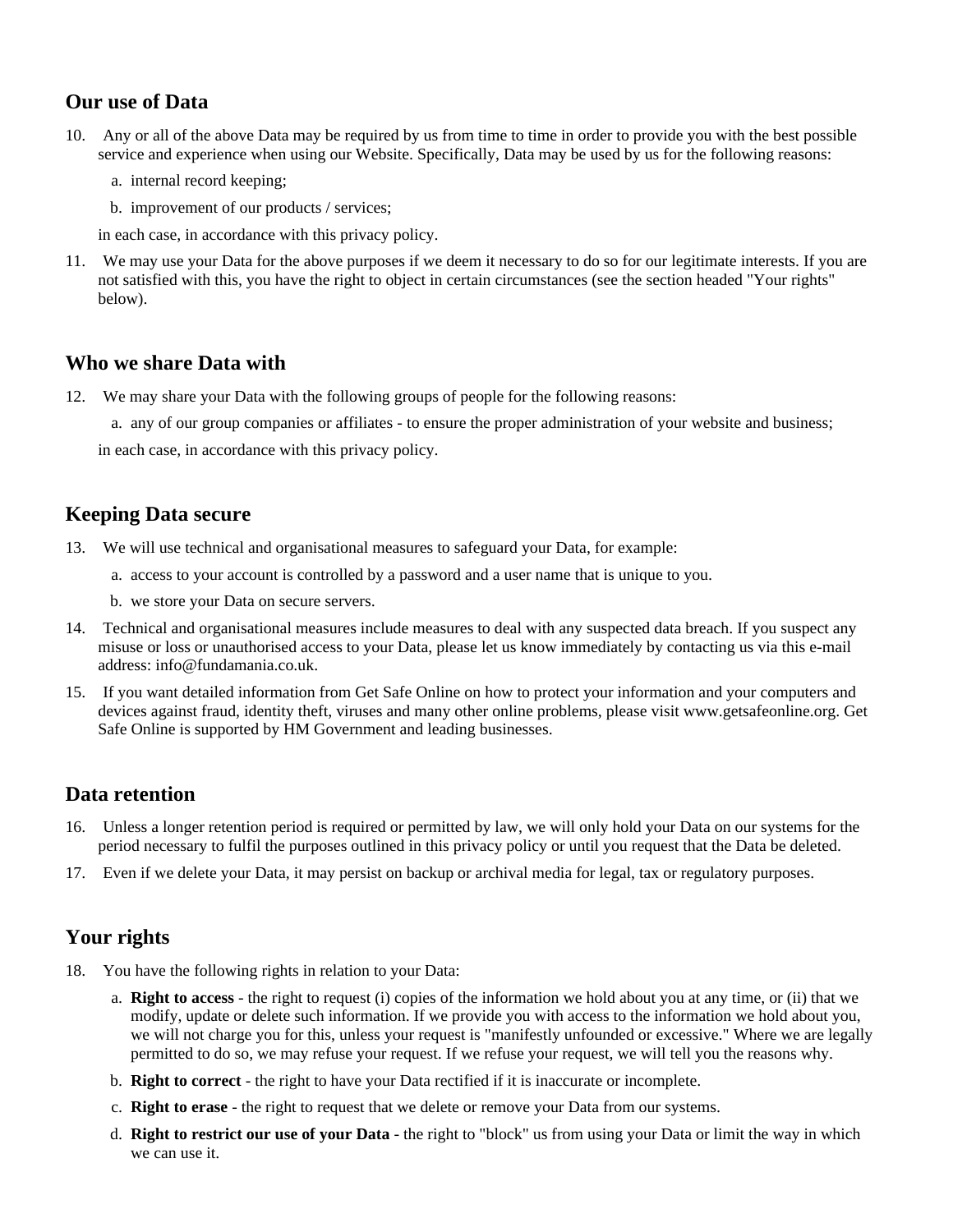- e. **Right to data portability** the right to request that we move, copy or transfer your Data.
- f. **Right to object** the right to object to our use of your Data including where we use it for our legitimate interests.
- 19. To make enquiries, exercise any of your rights set out above, or withdraw your consent to the processing of your Data (where consent is our legal basis for processing your Data), please contact us via this e-mail address: info@fundamania. co.uk.
- 20. If you are not satisfied with the way a complaint you make in relation to your Data is handled by us, you may be able to refer your complaint to the relevant data protection authority. For the UK, this is the Information Commissioner's Office (ICO). The ICO's contact details can be found on their website at https://ico.org.uk/.
- 21. It is important that the Data we hold about you is accurate and current. Please keep us informed if your Data changes during the period for which we hold it.

#### **Links to other websites**

22. This Website may, from time to time, provide links to other websites. We have no control over such websites and are not responsible for the content of these websites. This privacy policy does not extend to your use of such websites. You are advised to read the privacy policy or statement of other websites prior to using them.

# **Changes of business ownership and control**

- 23. Xtreme Funfair Ltd T/A Fundamania may, from time to time, expand or reduce our business and this may involve the sale and/or the transfer of control of all or part of Xtreme Funfair Ltd T/A Fundamania. Data provided by Users will, where it is relevant to any part of our business so transferred, be transferred along with that part and the new owner or newly controlling party will, under the terms of this privacy policy, be permitted to use the Data for the purposes for which it was originally supplied to us.
- 24. We may also disclose Data to a prospective purchaser of our business or any part of it.
- 25. In the above instances, we will take steps with the aim of ensuring your privacy is protected.

# **Cookies**

- 26. This Website may place and access certain Cookies on your computer. Xtreme Funfair Ltd T/A Fundamania uses Cookies to improve your experience of using the Website. Xtreme Funfair Ltd T/A Fundamania has carefully chosen these Cookies and has taken steps to ensure that your privacy is protected and respected at all times.
- 27. All Cookies used by this Website are used in accordance with current UK and EU Cookie Law.
- 28. Before the Website places Cookies on your computer, you will be presented with a message bar requesting your consent to set those Cookies. By giving your consent to the placing of Cookies, you are enabling Xtreme Funfair Ltd T /A Fundamania to provide a better experience and service to you. You may, if you wish, deny consent to the placing of Cookies; however certain features of the Website may not function fully or as intended.
- 29. This Website may place the following Cookies:

| <b>Type of Cookie</b>      | <b>Purpose</b>                                                                                                                                                                                                                 |
|----------------------------|--------------------------------------------------------------------------------------------------------------------------------------------------------------------------------------------------------------------------------|
| Strictly necessary cookies | These are cookies that are required for the operation of our website. They<br>include, for example, cookies that enable you to log into secure areas of our<br>website, use a shopping cart or make use of e-billing services. |

- 30. You can find a list of Cookies that we use in the Cookies Schedule.
- 31. You can choose to enable or disable Cookies in your internet browser. By default, most internet browsers accept Cookies but this can be changed. For further details, please consult the help menu in your internet browser.
- 32. You can choose to delete Cookies at any time; however, you may lose any information that enables you to access the Website more quickly and efficiently including, but not limited to, personalisation settings.